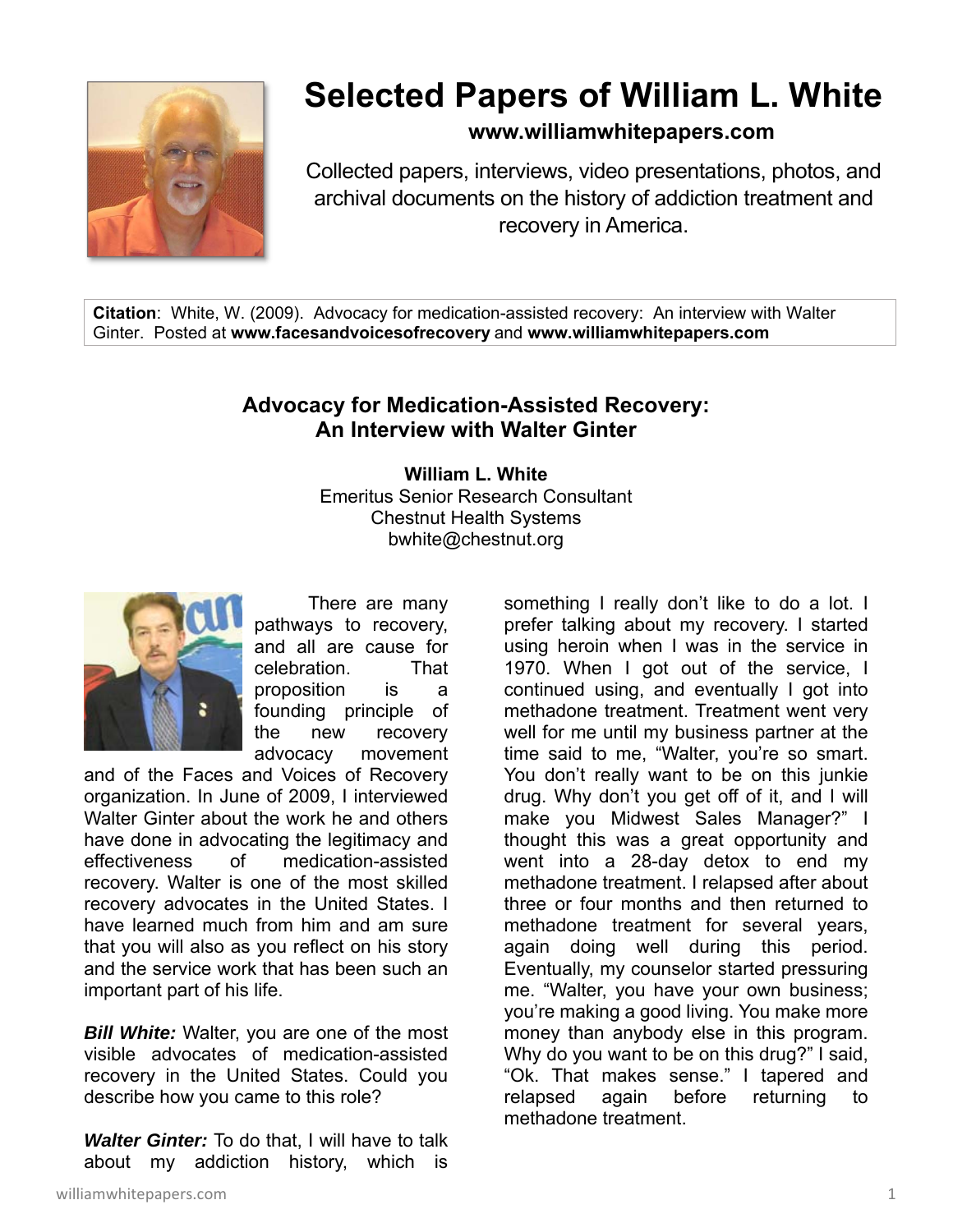Several years later, I tried to taper again with the pressure coming from myself at that point. I had all the possible supports in the world. I had seen a psychologist in therapy and acquired considerable selfunderstanding, and I had lots of support. I really thought it was time to taper, which I did and relapsed again. Now I'm starting to feel pretty lousy about myself. "Why is it that I can't taper off this medication? Don't I have the courage or the guts? Other people are capable of doing it." What I didn't realize then was what I would teach others later: "It doesn't matter how smart you are or how much money you make or what kind of supports you have. There's more to recovering from addiction than that. This really is a disease. "

 As for my advocacy career, I got into treatment again at the clinic on 125th Street and, as sometimes happens in methadone clinics, the counselor treated me very poorly. At this time (1999), I was very active in my own business and had learned a lot about the Internet. So I decided as more or less for revenge to set up a website where people could complain about treatment. I set up a website called "Bitchandgripe.com." It was geared to most of the patients involved in the 19 methadone clinics at Beth Israel at the time. It was a humorous take on the clinic experience, but it was all true. The website came to the attention of someone at the state agency who was active in advocacy and the next thing I know, the National Alliance of Methadone Advocates invites me to get involved in advocacy work. My first response was, "Are you crazy? I have a business to run. I'm doing this on the side." But they worked on me and convinced me to become editor of the NAMA newsletter.

 I started learning about addiction from my associate, Joyce Woods, who has a graduate degree in neuroscience. I started to understand what was going on inside my brain. I started to understand the fact that I wasn't capable of being medication-free had very little to do with how gutsy I was or how strong I was, but more what kind of addiction-related damage had occurred within my brain. I learned about Dr. Dole's metabolic theory of addiction and the real

nature of methadone treatment, and I started feeling better about myself.

 In 2001, I attended my first American Association for the Treatment of Opioid Dependence (AATOD) conference and also was inspired by the St. Paul Recovery Summit. I caught fire between those two meetings. I felt like somebody robbed 20 years out of my life by not telling me the truth about my condition and what was needed to manage it. I had been going through these endless cycles of detox and relapse and feeling tremendously bad about myself, not realizing that I was stopping the very thing that was working for me. I didn't want others to go through what I had gone through, so, like every advocate, I decided I would change the world. I started getting very active in advocacy.

 In 2002, Joyce Woods and I attended a NIDA constituents meeting and discussed the need to train and certify methadone advocates. Following through on that idea, NAMA became the authority for certifying people. We did our first training in 2003 and have since trained over 500 advocates, mostly at the AATOD conferences. The training led to applying for and being awarded a CSAT Recovery Community Services Program (RCSP) grant and that grant led to involvement with Faces and Voices of Recovery and so on. It has been a long journey, and I think what really got me involved in it was concern for my fellow patients.

*Bill:* What was it like for you to move from this early work to work that brought you into contact with people from all pathways of recovery?

*Walter:* My first experience with people from what I think of as the mainstream recovery community was when I represented NAMA as a planning partner at meetings for National Alcohol and Drug Addiction Recovery Month. At one of the meetings, someone said to me, "You're not a recovery advocate; you're a methadone advocate." I was kind of appalled by that and by the fact that he was serious. From his perspective, I wasn't in recovery. I can also remember at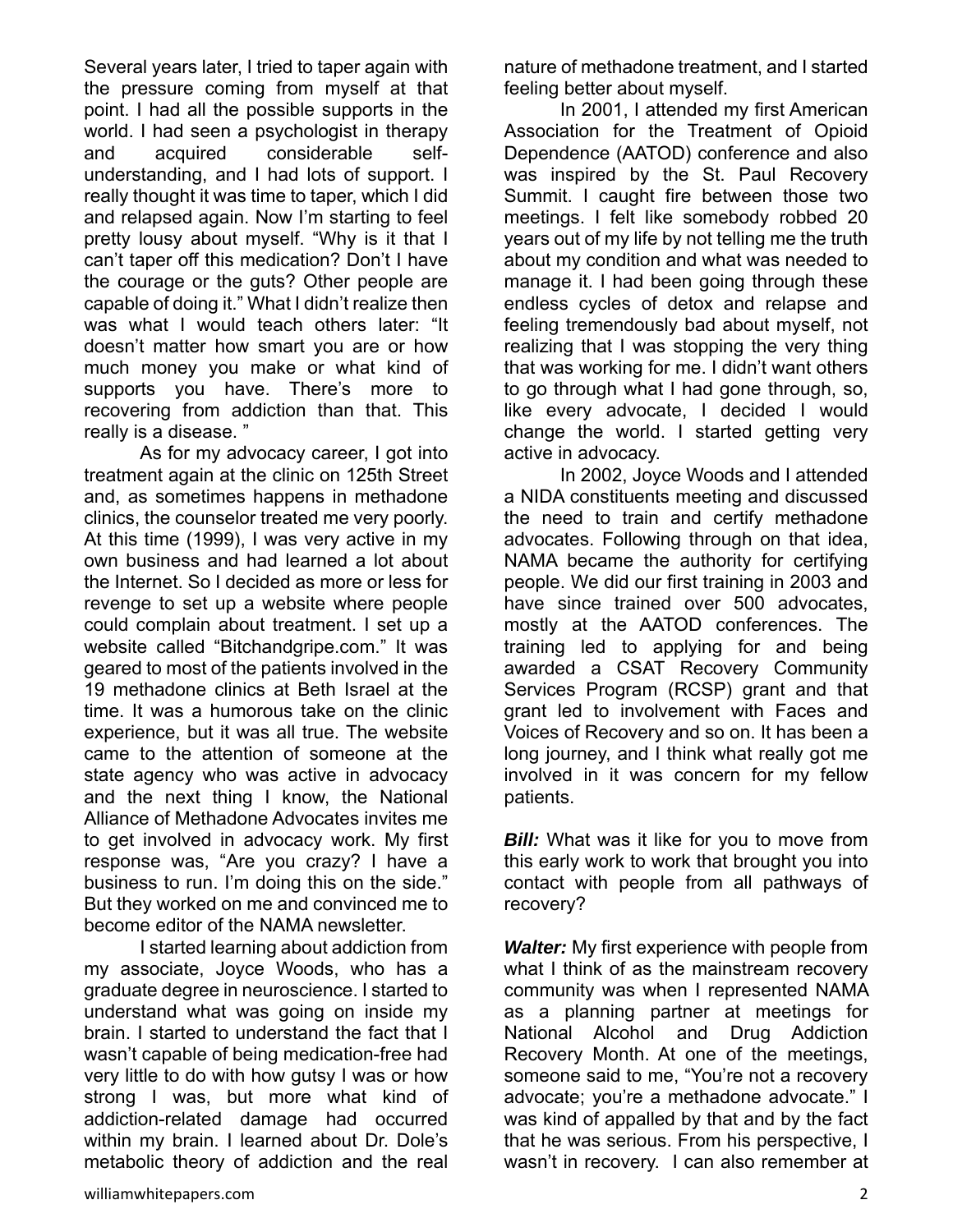one of the early RCSP meetings surprise being expressed by other project directors that a methadone project had been funded. Other than myself, only one person expressed visible support for the project. Over time, things really started to change rapidly. More and more people expressed support for multiple pathways of recovery particularly through the influence of Faces and Voices of Recovery. We actually reached a point on the national recovery scene when no one dared stand up and say anything negative about medication. What people think in their heart of hearts, who knows, but I've had many people who once made negative comments about medication come up to me and say they were wrong.

**Bill:** To what do you attribute such a rapid change in attitude?

*Walter:* I think education has made the difference—particularly the work of Lisa Torres, who deserves a crown. People have a perception of what a methadone patient is, and even methadone patients have that perspective. To have somebody, like Lisa, who's a bright attorney, stand and say "I am a methadone patient" and tell her story over and over has made a big difference. The fact that she was the first chair of the board of Faces and Voices of Recovery helped a tremendous amount.

**Bill:** Maybe we could shift to what some of those misunderstandings about methadone have been.

*Walter:* The biggest misunderstanding concerning methadone is really about opiate addiction and the failure to recognize it as a medical condition and to recognize methadone as a medication. When somebody breaks a leg, we don't ask them, "Hey, were you skiing dangerously? Because if you were skiing dangerously and going too fast, we're not going to treat you." When we deal with methadone, we deal with the perception of addiction as a self-inflicted condition and that such conditions do not deserve the best possible medical care. Opiate addiction has both medical and

 This view is reinforced by people who, with the best of intentions, proclaim, "Methadone is recovery." Methadone is not recovery. Recovery is recovery. Methadone is a pathway, a road, a tool. Recovery is a life and a particular way of living your life. Saying that methadone is recovery let's people think that, "Hey, you go up to the counter there, and you drink a cup of medication, and that's it. You're in recovery." And of course, that's nonsense. Too many people in the methadone field learn that opiate dependence is a brain disorder, and they think that that's all there is to it. But just like any other chronic medical condition, it has a behavioral component that involves how you live your life and the daily decisions you make.

 Perhaps the biggest misunderstanding about methadone involves the word "substitution." Extensive damage has resulted from using the word "substitution" in reference to methadone treatment. That one phrase completely blurs the distinction between treatment and active addiction. If methadone is just a substitute, then there's no difference or little difference between treatment and active addiction.

*Bill:* What do you think were some of the early sources of stigma related to methadone treatment?

*Walter:* When methadone was first introduced by Dr. Dole and Dr. Nyswander, it was extremely effective. We were in the middle of a heroin epidemic around this country, and there were other treatment modalities, particularly the therapeutic communities (TCs), that competed with methadone treatment for professional status and financial resources. The TCs looked at methadone treatment as the antithesis of everything they were doing. They started the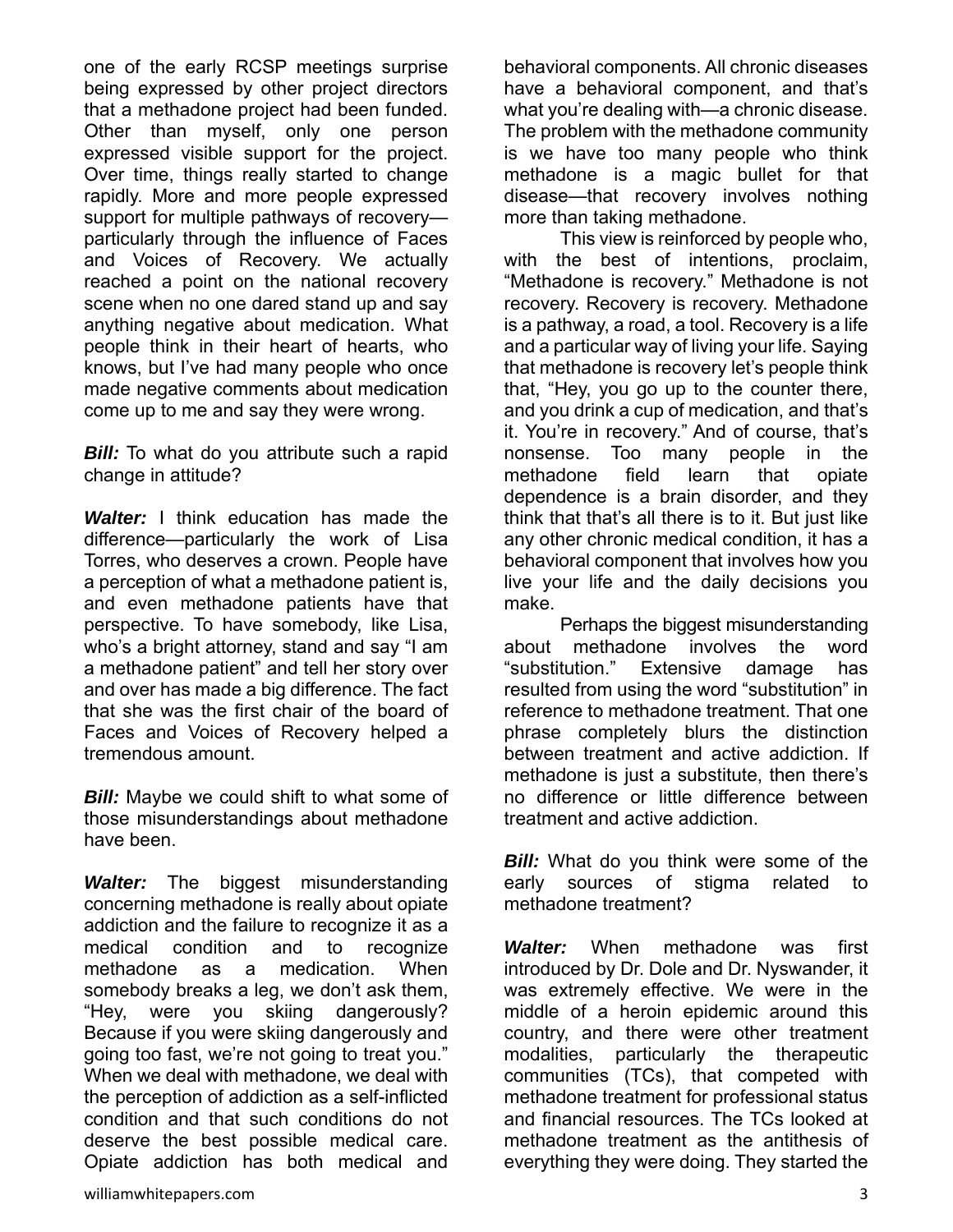mantra, "Methadone is not recovery; it's just a substitute," and a lot of that attitude had to do with financial competition. It was a financial thing rather than what would work best for which person.

 One of my problems in treatment is that sometimes people get treatment based on what door they end up walking through. Somehow, we have to figure out a way to stop that. What we're trying to do now in New York is do away with these silos of treatment and move toward a system in which the treatment you get is based on what you personally need. If I come into treatment, and I need to go into a TC, well that's where I should be. If I need Suboxone, well that's where I should be. If I need methadone, well that's where I should be. If I need a psychologist, that's where I should be. All of those possibilities should be available, not dictated by whether I happen to stumble into a methadone program or I happen to stumble into a TC.

*Bill:* What do you think are some of the service philosophies or practices within the clinics themselves that may have inadvertently contributed to the stigma attached to methadone maintenance?

*Walter:* A huge problem is that the counselors who work in the clinics, especially here in New York, don't really have any training on methadone and methadone counseling. In New York, our counselor certification body has no requirement for any training related to methadone and methadone maintenance treatment. To be certified as an addictions counselor and have no training in methadone treatment is terrible. In the TCs and other programs, we turn out people who want to later work in the field, and all too often hire people in methadone clinics who philosophically don't believe in medicationassisted treatment. My own experience was "When are you going to get off of this, Walter? You're making too much money to be on methadone." We have too many people working within the modality who don't fully understand and support it. In New York, we have initiatives through which we are

finding methadone patients who are interested in working in the field and sending them off to school to become counselors. Such projects create candidates for the workforce who do fully understand and support medication-assisted treatment.

 When I first started in the project here, I can remember about every other day, someone would be knocking on the door, and one of my peer leaders outside would be doing an orientation. They would knock on the door, and they'd say, "Walter, tell this person you're a patient." And I would have to say, "I'm a patient." They would have to hear it, because since I wore a shirt and tie and was a project director, they could not imagine that I was a patient.

 A counselor who I knew who was in treatment was working at a major medical center, and she used to tell the patients that she was on methadone. She felt that this was a good example that they could see that they could get their lives together too. A couple of the patients complained, "I want somebody better than me." And that's how they felt about methadone treatment. But the worst part about it is, instead of educating those patients, the program told her, "Don't tell anybody you're a patient." That's what we're up against.

We need such positive examples. Look at myself. For 20 years, where did my knowledge of methadone treatment get me? I was in treatment for 20 years. I came from the street and believed everything I got on the street. It was all complete nonsense, but that didn't change the fact that I thought I knew what I was talking about. One of the things that we do here at the MARS project that's different than any other RCSP project—and it's the only thing that we do that's different really—is we provide training in medications. We explain opiate addiction, opiate treatment, and recovery from opiate addiction because those are the three subjects that no matter how long people are in treatment, they know the least about.

 Almost every patient I see comes in here initially and says, "Well, I'm only going to be in treatment for three or four months. Do you mind if I hang out here for now?" That's fine. I always tell people when they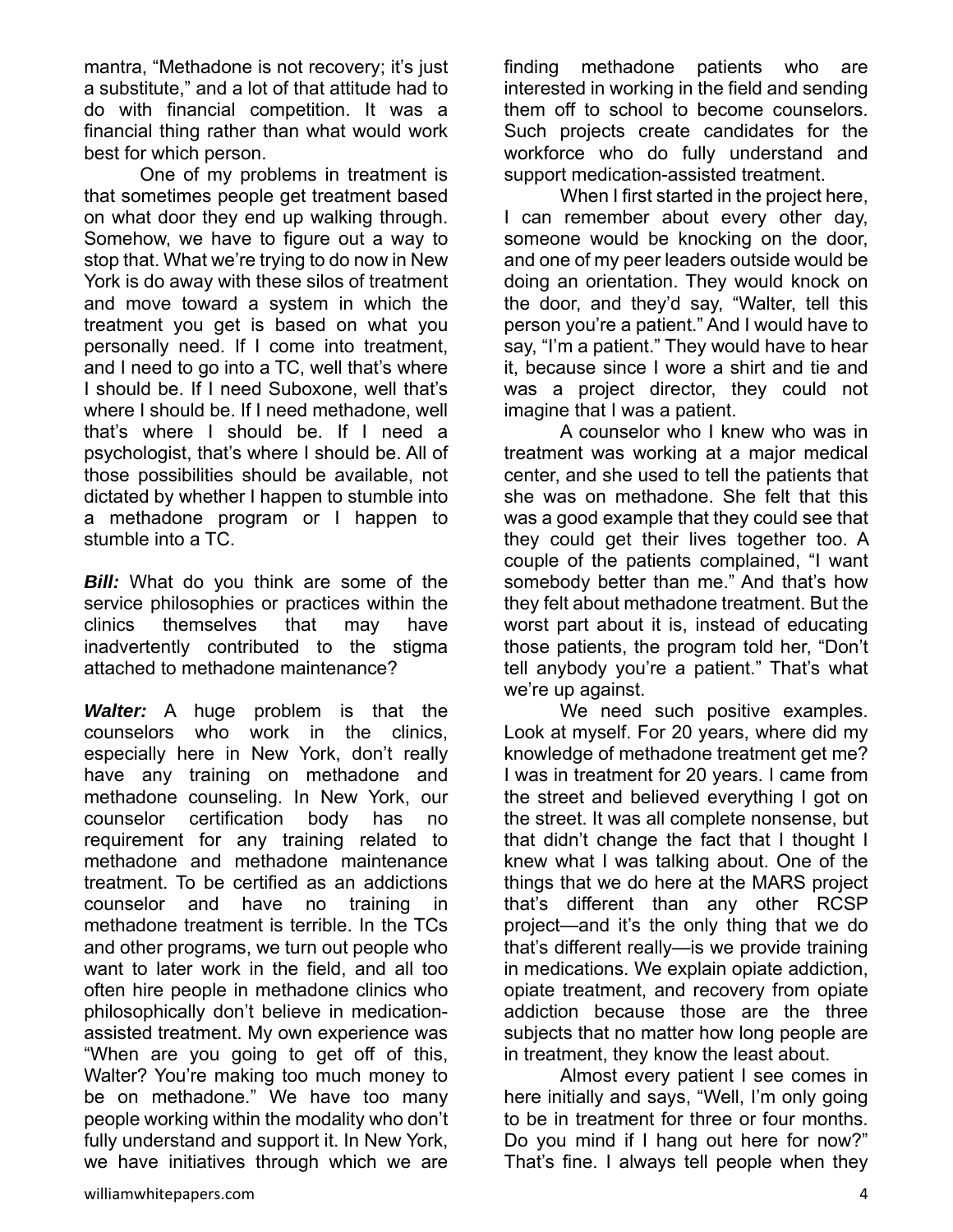come in here that I'm not selling methadone treatment. I'm selling informed decisions. I want them to understand what's going on in their own brain, in their own body, and if they do want to taper, I'm going to give them all the support in the world. I know that only 30 percent of them are going to make it, but I'm hoping that with the support that I give them and the training that I give them, that maybe 40 percent will make it. It's tough.

**Bill:** What kind of responses do you get, Walter, when you begin to challenge some of those misconceptions?

*Walter:* We do an intake training that Joyce and I alternate teaching that focuses on the basics of addiction, treatment, and recovery and what the project is. We talk about addiction and receptors and how the medication works and what else must happen in the recovery process. The patients are very receptive to this. It changes the way they see themselves. Methadone patients come into treatment on what feels like the worst day of their life. They look at entering treatment as "I'm such a failure. I couldn't even make it as a junkie." And that's one of the myths—that methadone is a free high and that patients come in wanting the maximum possible dose. It's a complete load of nonsense. The reality is patients don't want a large dose. When they come into treatment, they're already planning on leaving treatment. They usually end up with a dose that's too small for them and not adequate for what they need, but they insist upon it because they're already planning to get off of treatment.

**Bill:** What do you think would be the most effective strategies to challenge the misconceptions about opiate addiction and reduce the stigma related to medicationassisted treatment and recovery?

*Walter:* We have to get people out there to be seen. We need the Lisa Torreses. We need people to stand up and talk about it. I can remember doing these educational panels at various places and then telling the audience, "Some of us up here are

methadone patients." They always picked out the wrong person trying to guess the methadone patient. We were of course all methadone patients. We need people who wear a shirt and tie, dress well, and are articulate to stand up and say that they're patients. The first strategy is that simple, which of course isn't simple at all.

 One of the problems is the government itself. We have CSAT and SAMHSA, bless them, who say that methadone patients can do pretty much anything anybody else can do. The data show that methadone patients drive as well as anybody else, but the federal Department of Transportation will not allow a methadone patient to get an interstate driver's license. You don't see SAMHSA saying, "Well this is outrageous; there's no basis for it." There are patients who work for SAMHSA who are also methadone patients who can't stand and speak out for fear of hurting their careers. I know patients myself who work for the government, have good jobs, and who say, "Well, when I retire, I'll come out." But I understand that from my own career. I was in the personnel business for 30 years. At one point, one of my clients found out I was a methadone patient and didn't want to work with me anymore. It's a terrible stigma. The only way we're going to combat it is to have people stand up who everybody can look at and say, "Well, if that person's a patient, methadone treatment can't be that bad."

 For that to happen, we have to train and support the patients. The patients have to understand their own treatment. I can remember sitting down with an assemblyman in New York several years back and talking to him about treatment in Harlem. I was a patient in Harlem at the time. I was talking to him about treatment and how well everything was going, and I finally sold him on how this was a good thing, and we're walking down the street by the methadone program. And he stops a patient and says, "Well, what do you think about your treatment," and the patient says, "Well, methadone's great. It saved my life, but I got to get off of it before it rots my bones." We're our own worst enemies. Until we train the patients to understand their addiction, to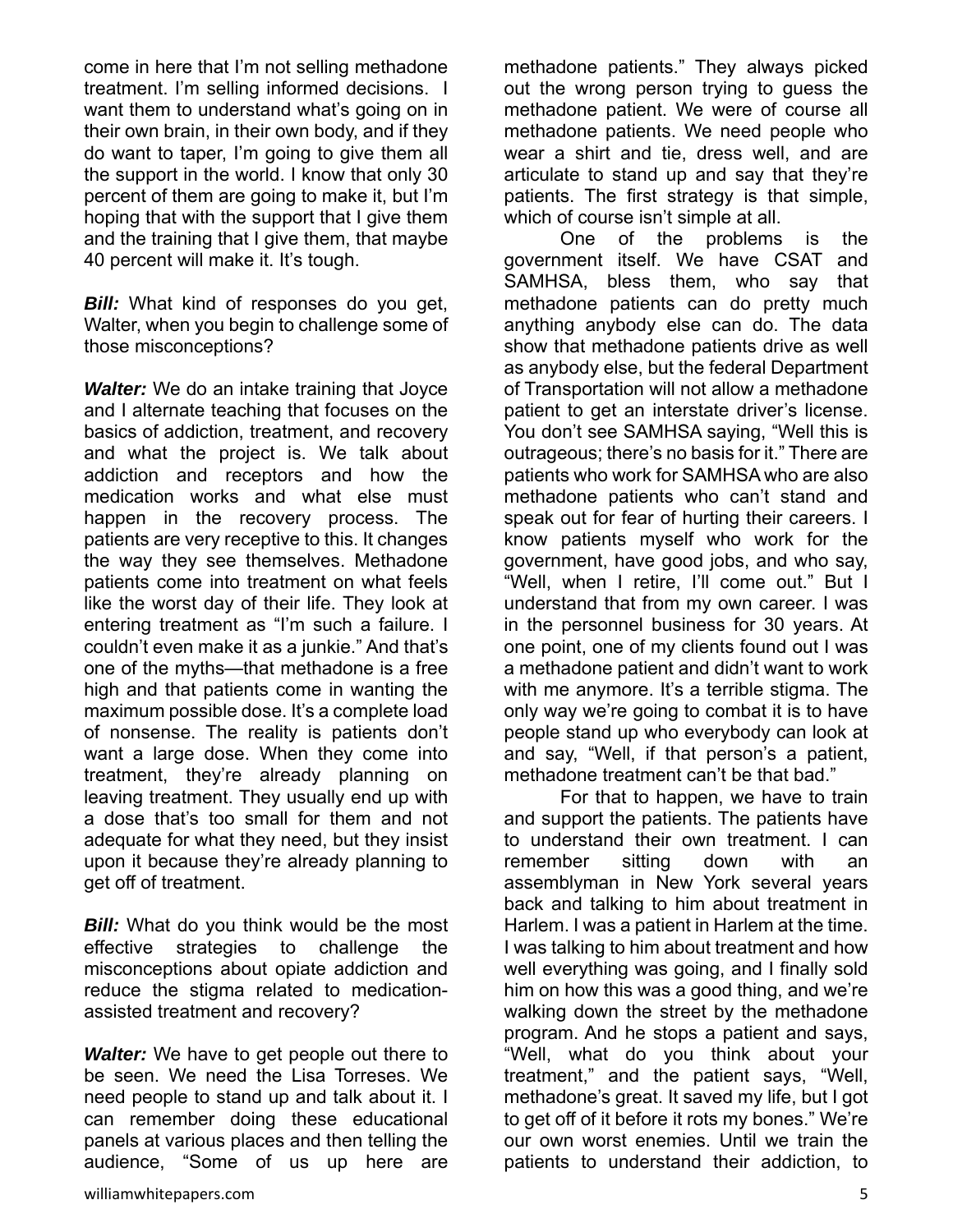understand their disease, to understand how methadone works, it's not going to change.

**Bill:** Could you elaborate on those patient beliefs?

*Walter:* The cycle of patients coming into treatment and back to the street with such nonsense is appalling. There are the stories of a Beth Israel patient whose bones were so rotten he completely disintegrated on the stairs and when autopsied, was orange inside. People believe this stuff, including the more ridiculous stuff—Dolophine being named after Hitler or the Nazis giving methadone to their fighter pilots so that they would keep flying. It goes on and on and on. People believe it because there is no one standing up to say that this is not true. When I talk to the patients here, they're amazed. People who have been in treatment 20 years read TIP 43 like it is a novel because no one has told them about the nature of their condition and its treatment.

 We really have to train the patients. We've tried a top-down approach for a long, long time where the idea is, "Well, we're going to train the supervisors, and the supervisor will tell the counselors, and the counselors will tell the patients." It never trickles down that far. It's like one of those party games where you start off and you start talking around in a circle, and whatever you say comes back and it's nothing like what you started with. That's what happens with this trickle down approach. What we really need to do is exactly the opposite: train the patients. The funny thing is, when patients are educated and they go into the clinic and they say something, suddenly the counselors want to have that information. If the patient says, "Well, this is not true; this is not in the state regulations because I've seen the state regulations," well suddenly, I get a call from the counselor who wants a copy of the state regulations.

 One of the big things in treatment and it's not that counselors are bad or evil but people are trained by the person who came before them. So what happens is some guy 20 years ago said, "Well, the reason we don't do that, it's in the state

regulations." It was never in the state regulations, but that type of thing gets passed on from counselor to counselor to counselor. When they actually see the regulation, they understand. The counselors suddenly become more interested in understanding these things when the patients come to them and have a better understanding than they do. I'm a firm believer in the bottom-up approach. I think once the patients understand their addiction, understand how their medication works, and understand recovery, the system itself will change.

**Bill:** We have called for a vanguard of people in medication-assisted recovery to step forward and declare their presence and put a face and voice on this pathway of recovery, but the stigma such individuals could face has real consequences. What kind of advice would you give for people in medication-assisted recovery who are thinking of stepping forward and being part of this advocacy process?

*Walter:* The first thing is to caution people against taking this role too early in their recovery. Methadone is an agonist, and people get into treatment and go from feeling miserable to physically feeling much better. Suddenly, they think all their problems are over. We all know that addiction is more than just physiological stabilization; there are these huge behavioral components. But people tend to think, without ever addressing any of these behavioral issues: "I've been taking methadone. I feel great. I gotta tell the world." It's best not to put people into the strain of this situation until they have a better understanding of themselves and their treatment.

 The most important thing is training. Patients have to be trained. I recommend that patients take the certified methadone advocate training course that we give and to get a mentor to guide them through their first disclosure experiences. When I started, Joyce Woods was my mentor, and I spent two hours a day on the phone with her. You need someone to help you along the way.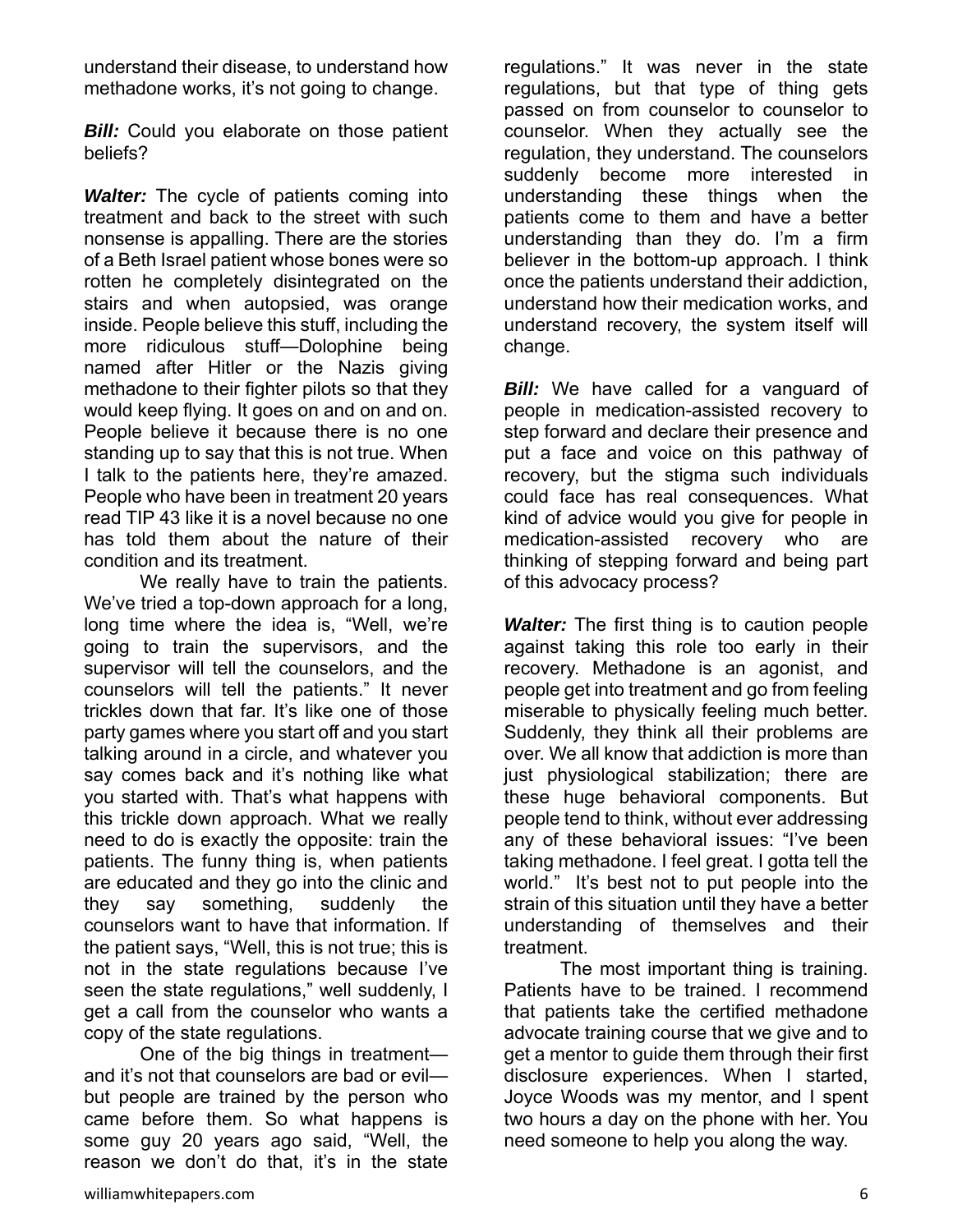*Bill:* Do you see the methadone clinics in the United States developing more recoveryoriented philosophies in their service practices?

*Walter:* I wish I could say I did, but it's a yes and no. I've been to all the AATOD conferences since 2001 and there are clearly people who are developing more recovery-oriented programs, but there are 1200 methadone programs in the U.S. How many are represented at the AATOD? 40? So yes, some of the programs are developing more recovery-oriented services, but many are not.

 I was amazed at the response from the Guide on recovery-oriented care that SAMHSA released at the AATOD conference. I didn't expect that to be the beall and end-all of recovery for opioid treatment programs. We were hoping to just introduce the recovery concept and the response was exceptionally positive. I've received dozens of calls since the conference from people wanting more information, which suggests a real openness to greater recovery orientation. The major breakthrough is introducing patients to the idea that recovery is not something that begins when you stop using medication but something that can unfold with the assistance of medication. And to have that message coming from peers is very powerful. I don't think you can overemphasize the importance of this idea being modeled in the lives of one's peers in treatment. Patients entering treatment need to see and be coached by other people in recovery who are on medication.

**Bill:** You are now serving as the Director for the Medication Assisted Recovery Services (MARS) project in New York City. Could you describe this project?

*Walter:* Before describing the project, let me preface this with a bit of history. Funding through CSAT's Recovery Community Services Program (RCSP) used to be for more advocacy-oriented activities rather than recovery support services. And the truth of the matter is, if I would have had a choice

when I applied for this grant, I would've said, "Oh yeah. I want to do advocacy." And you know what? It would have been a colossal mistake. The lessons that we've learned here couldn't have been learned doing only advocacy.

 The project itself is like many other recovery community centers with the exception that our peer-based support services are designed for people in medication-assisted recovery and that we provide what we call our core training in addiction, medication, and recovery.

 When we first got our funding, I feared I was going to sit here alone for four years that methadone patients would not participate in the services we were offering. I also had this horrible thought of what it would be for me as a white person to carry our recovery message into places like the South Bronx, which is 61 percent Hispanic and 27 percent African American. But what I discovered very quickly was that we all shared a special minority status—the status of being methadone patients—and that status transcends boundaries of race, ethnicity, and social class.

 This project runs itself, and it runs itself because the peers know that I'm not the boss of this project, that they are. What they want is what we do. And they also know it's not lip service. We do off-campus events, like visiting museums or bowling, that allow people to socialize and have fun. We have to do something where people talk and laugh. The actual interventions we do are really unimportant. What's really important is the peer nature of the project. The peers themselves decide what they want to do, whether it's a book club or an activity in the community. For the first time in their lives, they're asked what they think and what they want to do with their lives, and what they want to do with their time. And you know what? They respond great. They take charge of their own recoveries. They've been around. They know what they need. They know better than I do.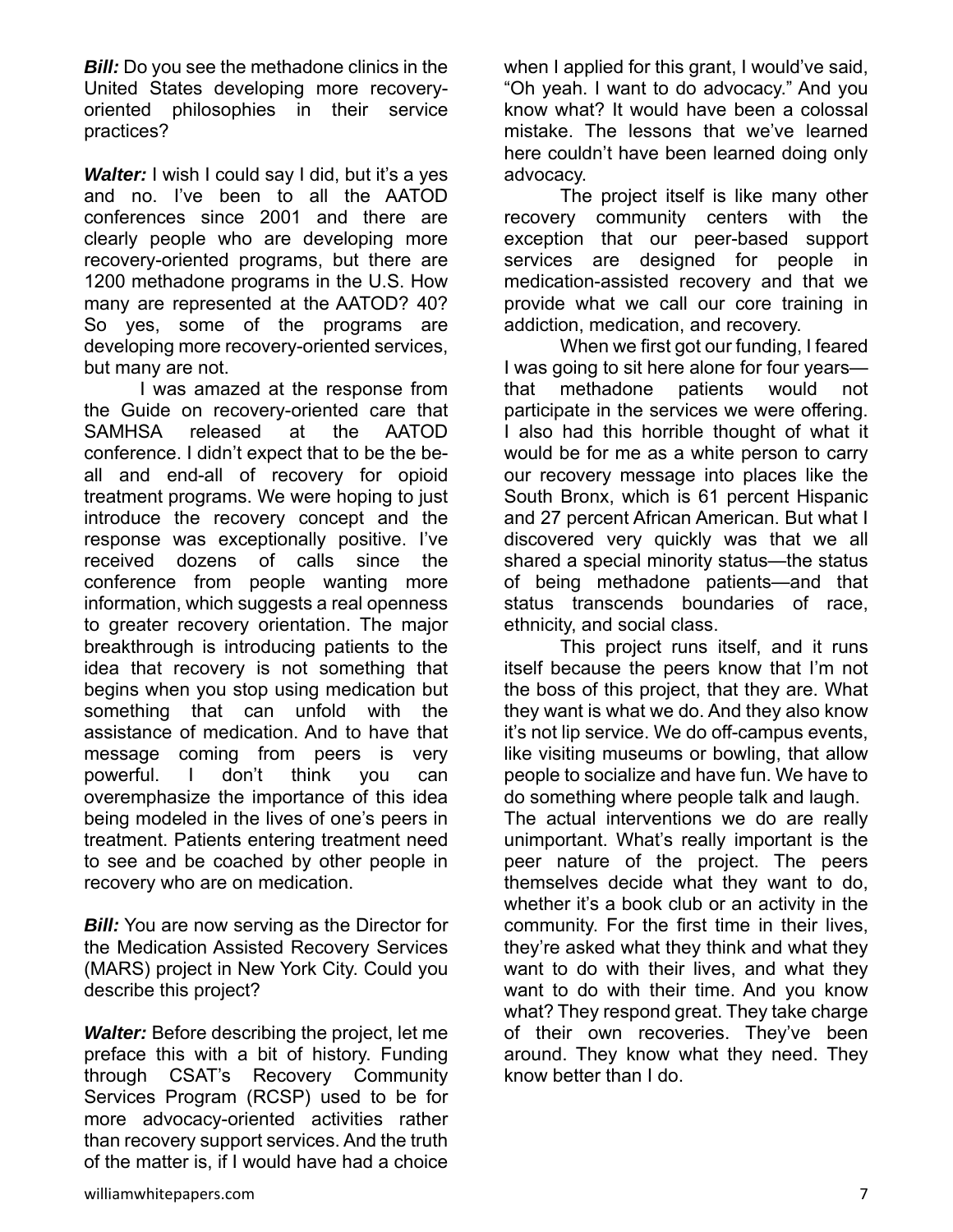*Bill:* What are the kinds of things that people who are involved in MARS get that you wouldn't see being received in a traditional methadone clinic?

*Walter:* One of the things about methadone, and a lot of this has to do with pressure from the communities, is that patients are encouraged to get their medication and leave. The patients call it "cop and go," which is a shame. It's right from their addiction. So what happens is they never get the opportunity to socialize or to stay with other people who are successful patients. I'm going to shock you right here, but I want to say something. A methadone clinic is not a very recovery-oriented place. If you think about it, you have people who just came into the clinic, who've been on treatment for an hour, and they may be more interested in where the good crack house is than in recovery. So what's happened is you have people who are actually looking for recovery, they have one foot in the world of addiction and one foot in the world of recovery. As much as they might be looking for recovery and want it, the person standing next to them on line may not be. Maybe he's interested in selling sticks or something else. So it's very difficult for them. The people they associate with on the line in the clinic may not be interested in recovery and patients are told to leave as soon as possible because you can't loiter in the vicinity. But here, when they leave the clinic, they make a decision. They can make a left, get into the elevators, go upstairs, to 161st Street in the South Bronx, or they can make a right, and come to the MARS center. They come to the project, and they can spend the entire day here; they can spend an hour here. Whatever part of the day they want. They get to associate with other patients and learn and be asked their opinion. They don't get that at a most methadone programs. One of the things I would really like to see methadone programs do is make space available for recoveryfocused activities. Even if it was just one room somewhere for peer initiated 12-step groups or whatever the patients wanted to do.

 It's so important for patients to have contact with other people. In methadone clinics, we don't get that. Most of us in recovery get it from going to 12-step meetings, but methadone patients are often ostracized from 12-step meetings. We have Methadone Anonymous, but Methadone Anonymous really only exists in the methadone programs. At MARS, we have MARS Spiritual Recovery, and that's not because we're opposed to Methadone Anonymous as much as opposed to the name. Methadone Anonymous implies that you need to get off methadone. So we do our own. We have MARS Spiritual Recovery.

 It's so important to patients to have a sense of community. In early treatment, methadone treatment had a feeling of community. If you were on the line and you were at the methadone program with Dr. Dole in those days, and somebody came in and said, "Hey, you know there's some really good dope on the corner," the other patients would take him to the side and say, "Hey, we don't do that here. This place saved our lives. We love it here. We just don't do that. If you want to do that, go someplace else." But with the expansion of treatment, and the rapid expansion, that sense of community was lost. Patients don't get it because they're told they have to take their medicine and leave the area. One has to see successful people to advance in recovery. If you don't give the patients the opportunity to see that at the program, they're not gonna get it anywhere else. It's the only place where methadone patients can see other methadone patients.

*Bill:* Walter, what do you think is the future of medication-assisted treatment and recovery?

*Walter:* Well, some of my colleagues are naysayers and there are some who think methadone is going to be completely gone and be replaced by Suboxone, which would be terrible because Suboxone doesn't work for everybody. What I see 10 to 20 years out—and I really have a positive feeling about this—is improved medications for the treatment of the whole spectrum of